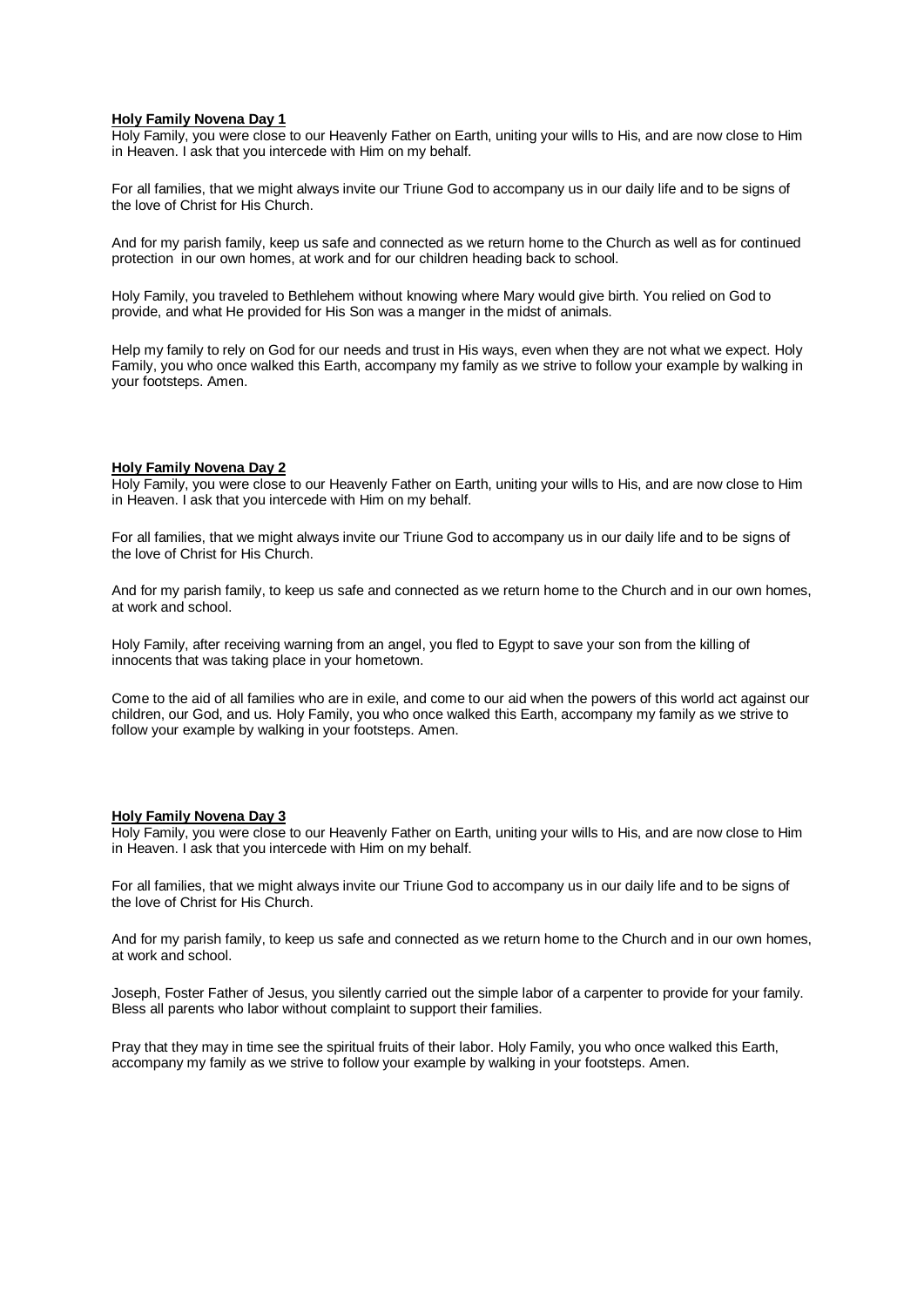# **Holy Family Novena Day 4**

Holy Family, you were close to our Heavenly Father on Earth, uniting your wills to His, and are now close to Him in Heaven. I ask that you intercede with Him on my behalf.

For all families, that we might always invite our Triune God to accompany us in our daily life and to be signs of the love of Christ for His Church.

And for my parish family, to keep us safe and connected as we return home to the Church and in our own homes, at work and school.

Mary, Mother of God, your primary vocation was bearing and raising your Child and for that, you are venerated among all women. Pray for God's blessings upon all people whose primary work is in the home.

May they see the great dignity of their work especially when it seems mundane or monotonous. Holy Family, you who once walked this Earth, accompany my family as we strive to follow your example by walking in your footsteps. Amen.

## **Holy Family Novena Day 5**

Holy Family, you were close to our Heavenly Father on Earth, uniting your wills to His, and are now close to Him in Heaven. I ask that you intercede with Him on my behalf.

For all families, that we might always invite our Triune God to accompany us in our daily life and to be signs of the love of Christ for His Church.

And for my parish family, to keep us safe and connected as we return home to the Church and in our own homes, at work and school.

Jesus, Son of God, You were raised in a Jewish home where you learned both the Scriptures and the craft of carpentry from Your earthly father. Bless all children that they may grow in holiness throughout their childhood.

Help them to see You in all things: in prayer, in work, and in play. Holy Family, you who once walked this Earth, accompany my family as we strive to follow your example by walking in your footsteps. Amen.

## **Holy Family Novena Day 6**

Holy Family, you were close to our Heavenly Father on Earth, uniting your wills to His, and are now close to Him in Heaven. I ask that you intercede with Him on my behalf.

For all families, that we might always invite our Triune God to accompany us in our daily life and to be signs of the love of Christ for His Church.

And for my parish family, to keep us safe and connected as we return home to the Church and in our own homes, at work and school.

Holy Family, on your return journey from a pilgrimage to Jerusalem, Jesus stayed behind in the Temple, leaving His parents to worry about His whereabouts when they discovered He was missing.

Pray for parents who struggle with distress, anxiety, and misplaced guilt over unexpected things that happen in their children's lives. Holy Family, you who once walked this Earth, accompany my family as we strive to follow your example by walking in your footsteps. Amen.